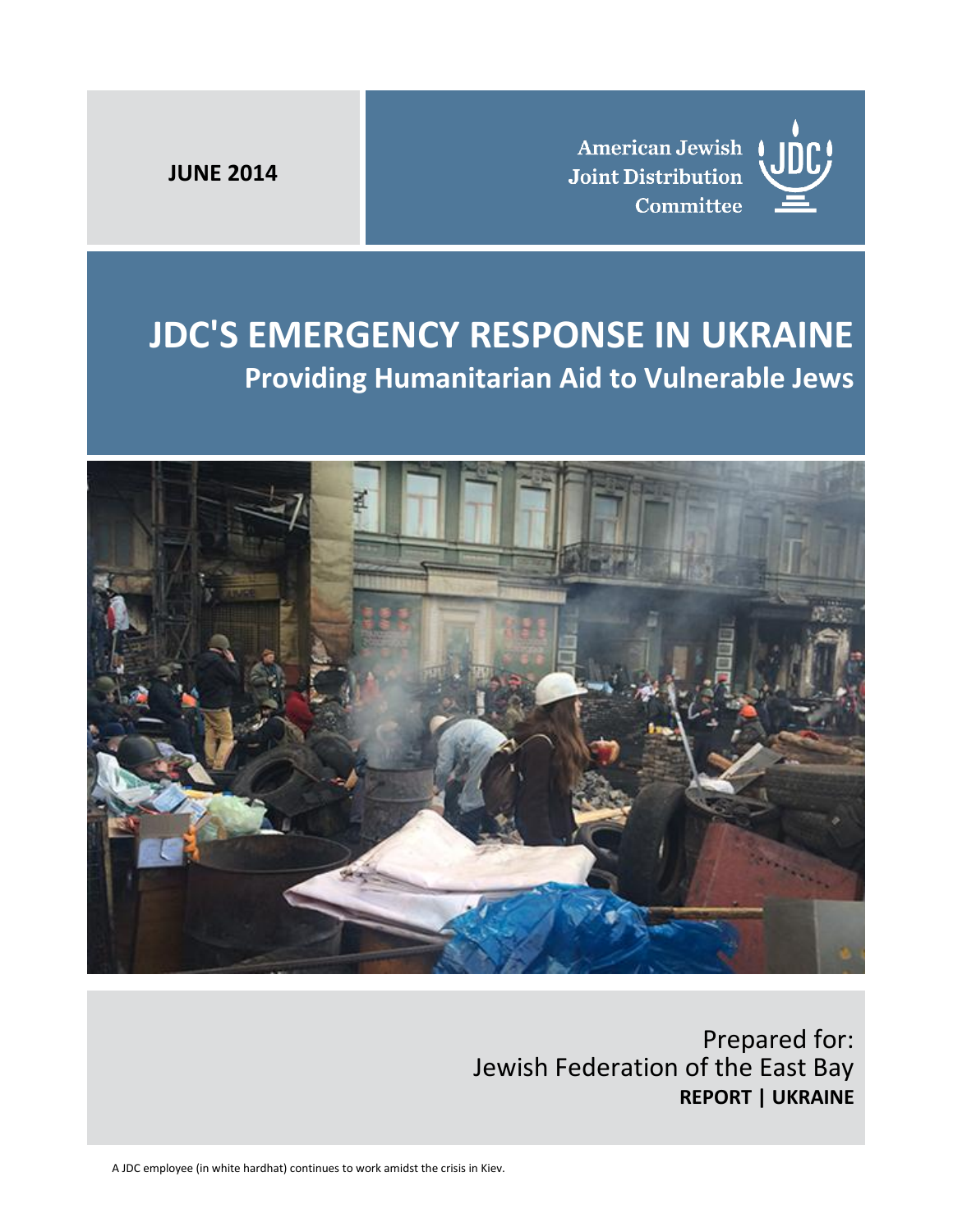

### Jewish Communities in Ukraine

### **EXECUTIVE SUMMARY**

### *JDC is grateful to the Jewish Federation of the East Bay for supporting the provision of urgent and supplementary humanitarian assistance to our brethren during the current emergency in Ukraine.*

Just a month after the election of Petro Poroshenko and the consequent outbreak of violence in Donetsk, the turmoil in Ukraine continues to bring hardship upon the country's most vulnerable Jews. Impoverished elderly and disadvantaged children who struggled daily to survive prior to the crisis now face higher prices for foods and medications, an unstable economy, widespread violence and disorder, and an uncertain political future. These challenges have made the plight of destitute Ukrainian Jews all the more desperate. Intervention on the part of the global Jewish community is their lifeline – now more than ever.

JDC operates 32 Hesed Relief Centers across Ukraine, through which impoverished Jewish elderly and at-risk children and their families have been receiving essential care for years. These centers have continued to operate throughout the crisis, and have had to expand services to meet the increased need for vital material and emotional support that the crisis has caused.

**Thanks to generous support from the Federation system, JDC's emergency response in Ukraine is providing uninterrupted, and wherever necessary, supplemental welfare services throughout the crisis to impoverished elderly Jews, and at-risk children and their families.** This report presents JDC's efforts since it launched its emergency response in Ukraine in March, 2014.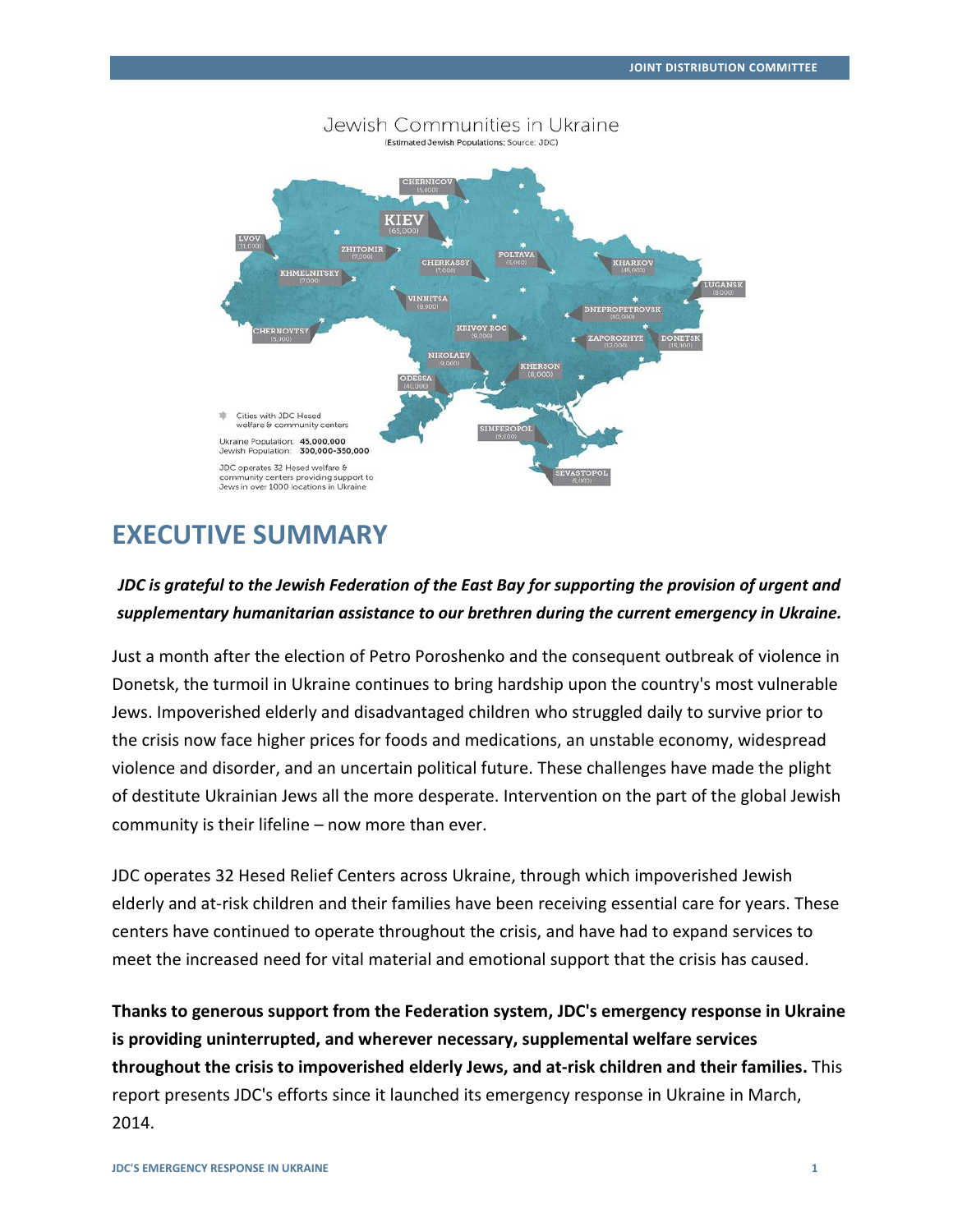## **UKRAINIAN JEWS FACE INCREASED HARDSHIP**

### **Prior to the Crisis: Poverty-Stricken Elderly and Children**

The depth of poverty and dearth of government services in Ukraine leaves the country's most vulnerable residents struggling against impossibly harsh circumstances. Thousands of elderly Jews live below subsistence levels – having no savings or assets, they cannot survive on their pitifully low pensions. In addition to poverty, many of these aging Jews suffer from illness, limited mobility, deplorable housing, and heartbreaking isolation.

The lives of impoverished Jewish children in Ukraine are no easier to comprehend. Unemployment and underemployment, single-parent families, and inadequate social assistance has young children living in wretched housing without running water, electricity or heat; bearing hunger and foregoing medical care; and enduring freezing winters without proper clothing.

### **In the Midst of the Crisis: Heightened Challenges, Heightened Needs**

The turmoil in Ukraine has compounded the hardships endured by these vulnerable members of society, and increased their needs for material and emotional support. Some of the most daunting challenges include the following:

- Prices of basic foods have risen, with increases of 7% on milk, eggs and cheese, 20% on rice and flour, and 55% on cabbage
- Cost of gas has increased by 20% since February
- Availability of imported medicines is decreasing while the prices of locally produced medications are steadily increasing, some by 70%
- Ukrainian banks in Crimea are not operating to capacity
- Waves of violence and general disorder has destabilized residents' sense of security and of being in control of their lives

The political unrest in Ukraine brings with it challenges beyond increased financial and emotional strain. For example, a significant number of elderly clients – many of whom suffered greatly during World War Two, survived Stalin's Russia, and witnessed the fall of Communism – are experiencing physical and psychological symptoms of trauma in response to the conflict, which for many evokes memories of a terrible past. Their intense anxiety is in turn leading to increased stress-related health issues such as heart problems, somatization and insomnia.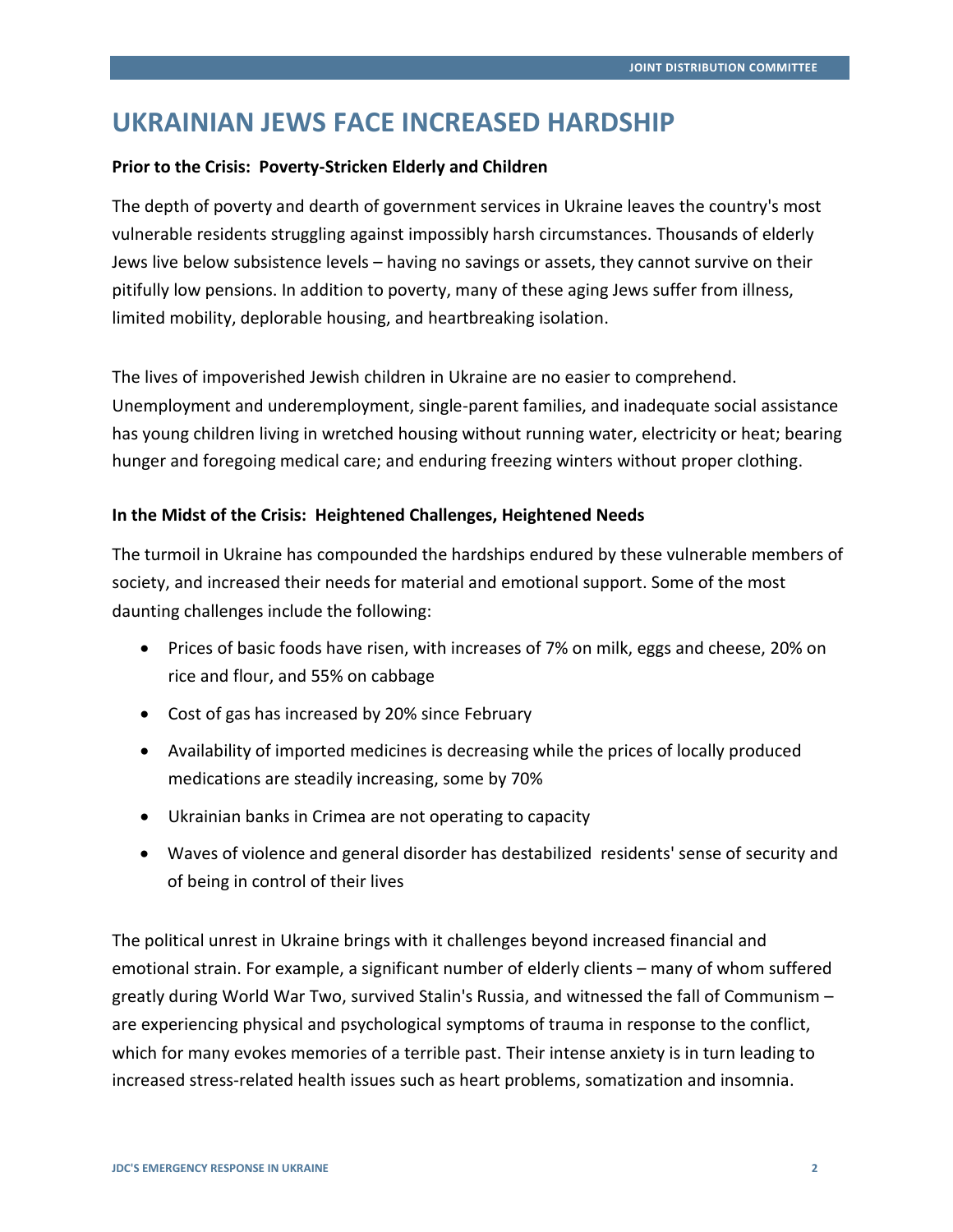### **JDC'S ONGOING EMERGENCY RESPONSE**

Thanks to the generous support from North American Jewish Federations and others across the globe, JDC is able to respond to the increased needs of those dependent on our services. As JDC's long standing partners, the Federation system has played a key role in assisting Ukrainian Jews who have been affected by the emergency to receive supplementary assistance to maintain their previous minimal standard of living, and to cope with the stress caused by the crisis. This section details the expanded services that JDC's 32 Hesed Relief Centers have provided in March, April and May to meet clients' increased needs.

#### **Supplementary Welfare Assistance**

In addition to providing regular services to its 69,000 clients, JDC has provided expanded food aid and SOS services<sup>1</sup> to **36,733** clients identified as being extremely vulnerable and significantly affected by the crisis. This number also includes clients who do not receive regular food assistance from Hesed but who were deemed eligible for assistance due to the emergency. JDC quickly learned that the most efficient way to support clients is to increase food aid provided through bank cards or food cards. JDC's expanded coverage of food costs enables clients to use their limited incomes to pay for increasingly expensive medications and utility bills.

| <b>Central and Western Ukraine Region</b><br>•10,739 elderly clients received an additional \$5 - \$25<br>•928 children and their families received an additional \$20 - \$31 |  |
|-------------------------------------------------------------------------------------------------------------------------------------------------------------------------------|--|
| Odessa and South Ukraine/Crimea Region<br>•4,533 elderly clients received an additional \$15 - \$25<br>•1,425 children and their families received an additional \$10 - \$35  |  |
|                                                                                                                                                                               |  |
| North-East Ukraine Region<br>•6,063 elderly clients received an additional \$5 - \$25<br>•674 children and their families received an additional \$15 - \$30                  |  |

 $\overline{a}$ 

<sup>1</sup> JDC's SOS program provides assistance to meet unexpected needs of elderly clients beyond the routine services that they receive. SOS covers expenditures including emergency medical services, home repairs, purchases of appliances, and funeral expenses.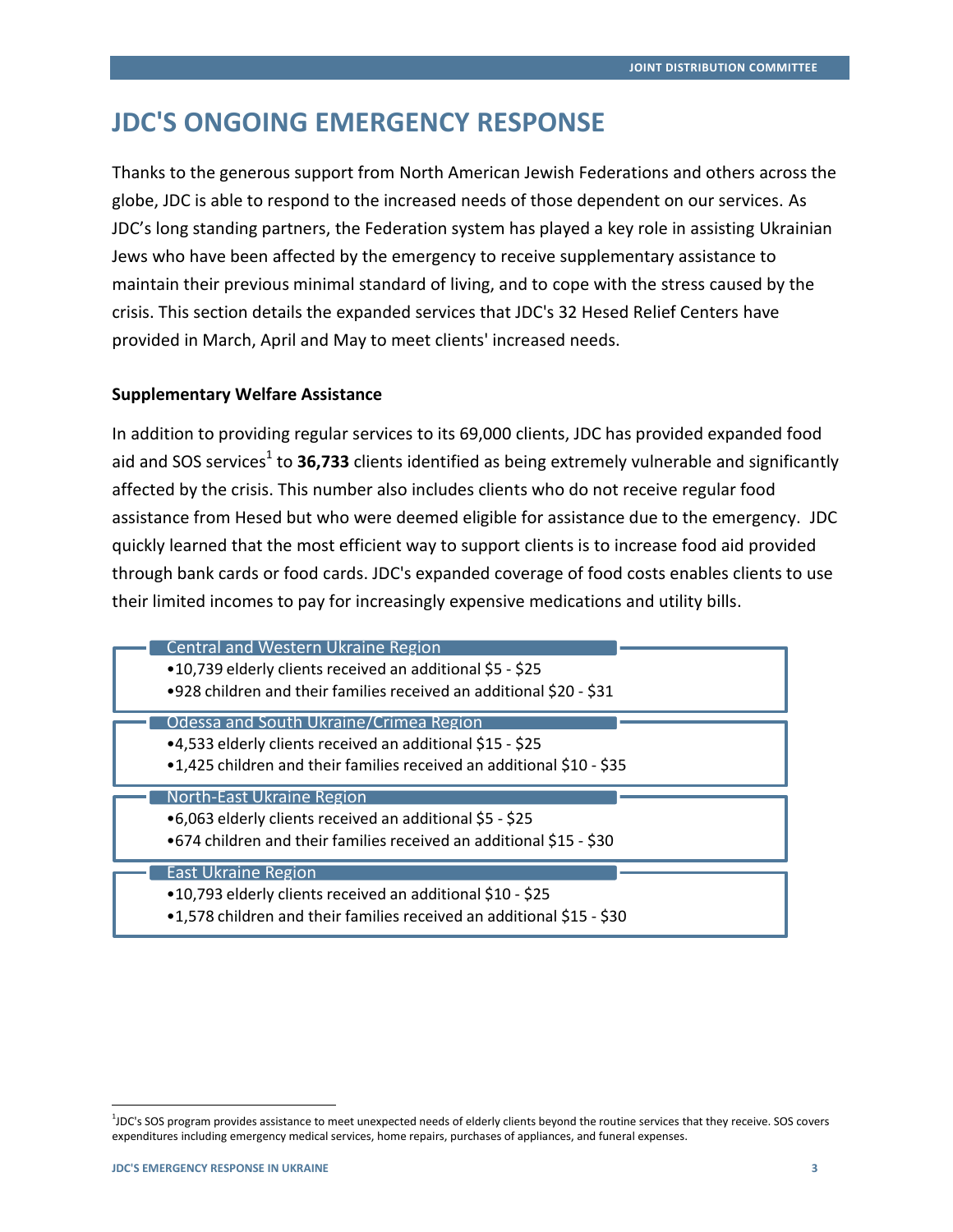

#### **Security at Hesed Centers and JCCs**

Hesed Centers and JCCs in areas most affected by the conflict have increased security measures. This includes employing more security guards and expanding their hours, sometimes overnight, as well as purchasing additional fire extinguishers and first aid kits.

### **Trauma Training for Jewish Community Workers**

As the conflict bears on, additional needs beyond those

of security are emerging in the field – needs for a response to psychological trauma.

Throughout the unfolding of the crisis, JDC has continued to provide essential homecare services to homebound elderly clients, even increasing homecare hours for several clients in downtown Kiev during the riots. While JDC is also providing supplementary homecare service, the emergence of two real-time, crisis-related needs made it clear that a different strategy would also provide an effective response.

The first such need was related to the fact that Hesed clients, both elderly and children, were showing symptoms of trauma and post-traumatic stress, but local Jewish community workers had no professional trauma training and were unequipped to properly respond. **These workers needed training in trauma response in order to provide more effective care for their clients during this crisis.**

The second pressing need was that Jewish community workers were coping with the same stressful or traumatic situations as their clients while bearing the burden of having to stay strong and provide support to clients – while being professionally unprepared to do so. These workers were thus experiencing their own symptoms of trauma while also dealing with mounting professional burn-out from being unable to adequately treat their clients' trauma-related needs, and unceasingly stressful circumstances. **The workers were in desperate need of psychological support and trauma counseling to cope with their own stress and continue working.**

To respond to these urgent needs, JDC brought in professionals from the Israel Trauma Coalition for Response and Preparedness (ITC) to facilitate four series of Trauma Support Workshops for Jewish community workers based in Kiev, Odessa, Kharkov, Dnepropetrovsk, and their surrounding areas. An additional series of trauma support trainings is being supported by your Federation through the JFNA Ukraine Assistance Fund.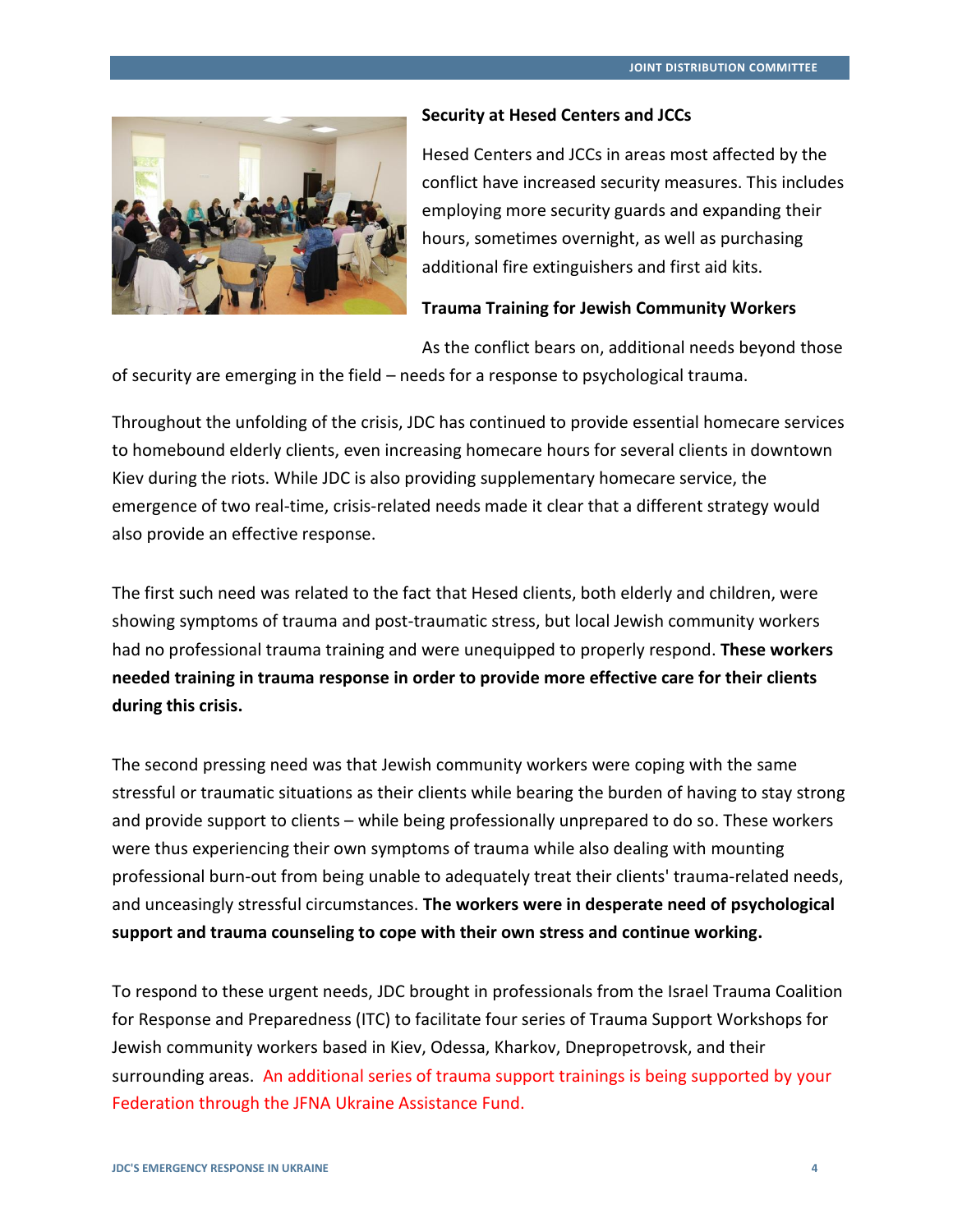In these workshops, **294** homecare workers and other community professionals first received counseling and practical guidance to help them cope with their own anxieties, emotions and stress. Following this, the ITC conducted seminars on identifying and treating symptoms of stress and trauma in children and the elderly, and taught techniques for providing emotional support and coping in emergency situations. The ITC also ran a seminar on setting up and operating a crisis hotline, assessing the needs of callers, and providing initial assistance over the phone.

Following the Trauma Support Workshops, participants reported feeling a reduction in anxiety, stress and negative emotions. They also reported feeling better able to cope with their own experiences and those of their clients. One participant said that the night following a workshop in which she received counseling was the first night she had slept since the outbreak of the crisis. In addition to a bolstered emotional state, participants left the workshops with information and tools that will improve their work. The impact of both these aspects of the workshops will reach thousands of clients who will benefit from more resilient caregivers who are able to offer more effective care.

#### **Emergency Relief Family Retreats**

To provide badly-needed relief from the negative effects of constant turmoil and strain, JDC is preparing four Emergency Relief Family Retreats for families most affected by the crisis. These retreats are slated to run in June, though the increased unrest in and around Dnepropetrovsk may lead to rescheduling one or two of the retreats. Together, the four retreats will offer **400** participants from affected regions three-to-four days of Jewishly-themed leisure and educational activities.

The goal is to provide participants with therapeutic support, stress-relief, and resilience-building experiences, within a Jewish community context. Emphases will include finding and using personal and communal resources to deal with stress, and connecting to the community for comfort, strength and support.

#### **HELPING THE HELPERS**

Natalia Veha, 44, has been a Hesed homecare worker in Kiev since 2012. During the worst of the fighting in Kiev, Natalia's heart went out to her helpless elderly homecare clients. She knew that they were alone in their homes, listening to shooting outside their windows. Even though it was difficult for her to reach their homes, Natalia continued to visit them.

During the violence in Maidan, Natalia saw the dead body of a fighter. The image froze her in her tracks and burned itself into her mind. For weeks after, she found herself weeping from the memory. She suffered greatly during this time – and yet continued to work. But her strength was wearing down under the burden of her trauma.

Natalia participated in the Trauma Support Workshops, through which she received psychological support and methods for for coping with her stress and emotions. She says that although she still cries a lot, she is able to calm herself and regain her sense of control. This is a skill she is now able to share with her clients.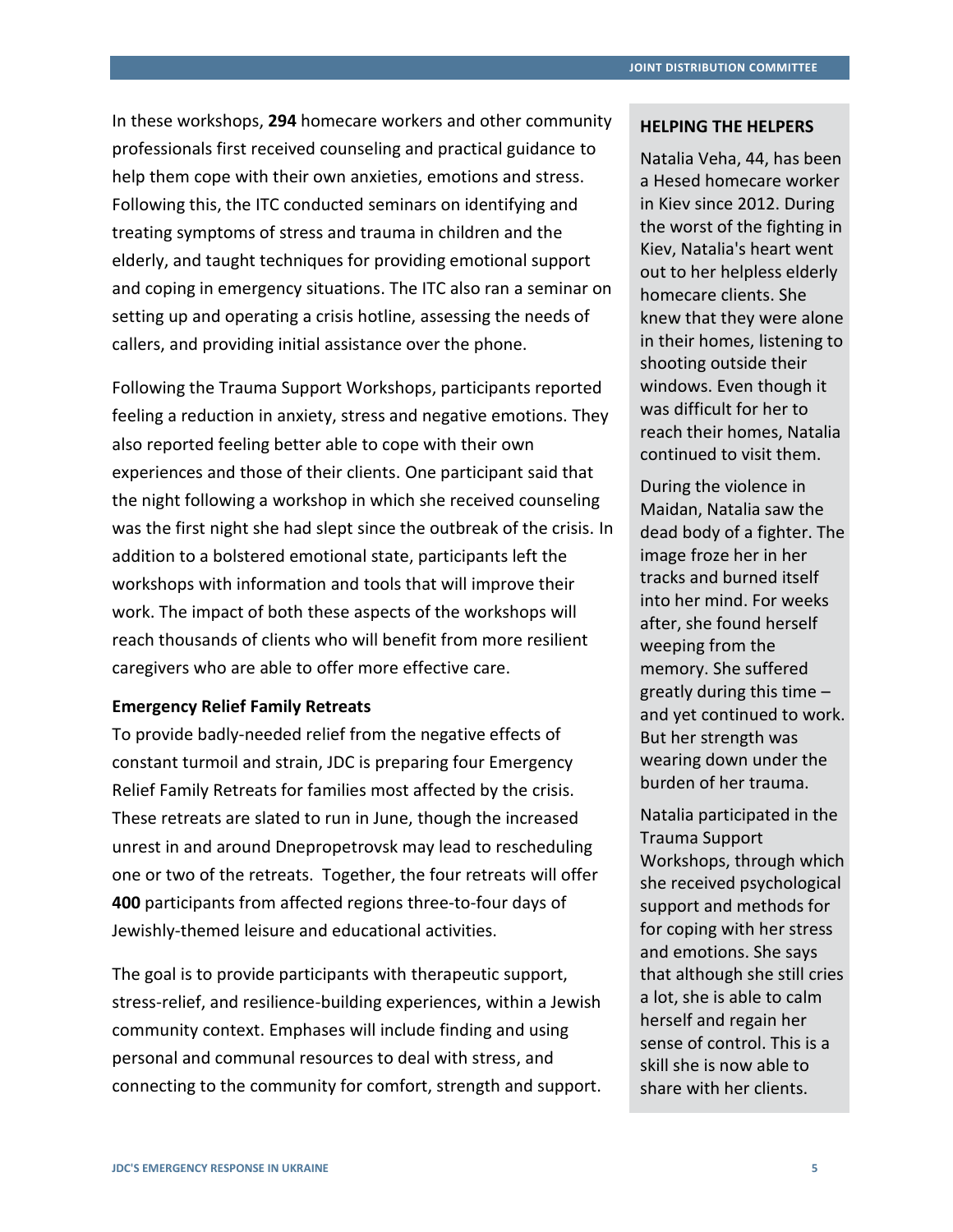# **MEASUREMENT AND OUTCOMES**

The goal of JDC's emergency response is to provide uninterrupted and supplemental welfare services throughout the crisis to impoverished elderly Jews, and at-risk children and their families. This is a short-term goal which seeks to answer immediate needs, and JDC evaluates its progress – and the impact of this progress for beneficiaries of services – accordingly.

To evaluate its progress and impact, JDC is reviewing both quantitative and qualitative data.

- Quantitative data includes: numbers of clients receiving welfare services; numbers of services provided; number of Trauma Support Workshops run and number of participants in each; number of retreats and number of participants in each.
- Qualitative data includes: first-hand reports by Hesed Center clients; interviews of Jewish community workers; feedback from ITC staff; interviews of retreat staff; and questionnaires filled out by workshop and retreat participants.

### **Multi-Level Outcomes**

The anticipated outcomes of JDC's emergency response are listed in the following table. JDC's Director of the FSU Division for Planning and Program Development, Ayelet Tal, is managing the data collection and evaluation, as well as the outcome measurements. The process is ongoing and will continue throughout the duration of JDC's emergency response – which will remain in place for as long as necessary. In addition, JDC will be conducting formal evaluations of the Trauma Support Workshops and the Emergency Relief Family Retreats with the assistance of the Myers-JDC-Brookdale Institute.<sup>2</sup>

### Outcomes for Clients

- Maintain food security and access to other vital welfare services
- Maintain access to essential community support
- Improve sense of security
- Reduce anxiety, stress and symptoms of trauma

 $\overline{a}$ 

### Outcomes for Jewish Community Workers

- Improve effectiveness in treating clients with trauma-related concerns
- Improve ability to respond in emergency
- Reduce anxiety, stress, and symptoms of trauma
- Reduce professional burn-out

### Outcomes for JDC

- Maintain standard of welfare services in an emergency situation
- Improve ability to operate in emergency situations

<sup>&</sup>lt;sup>2</sup> The Myers-JDC-Brookdale Institute is a leading Israeli center for applied research on social policy and services, serving Israel, the Jewish world, and the international community.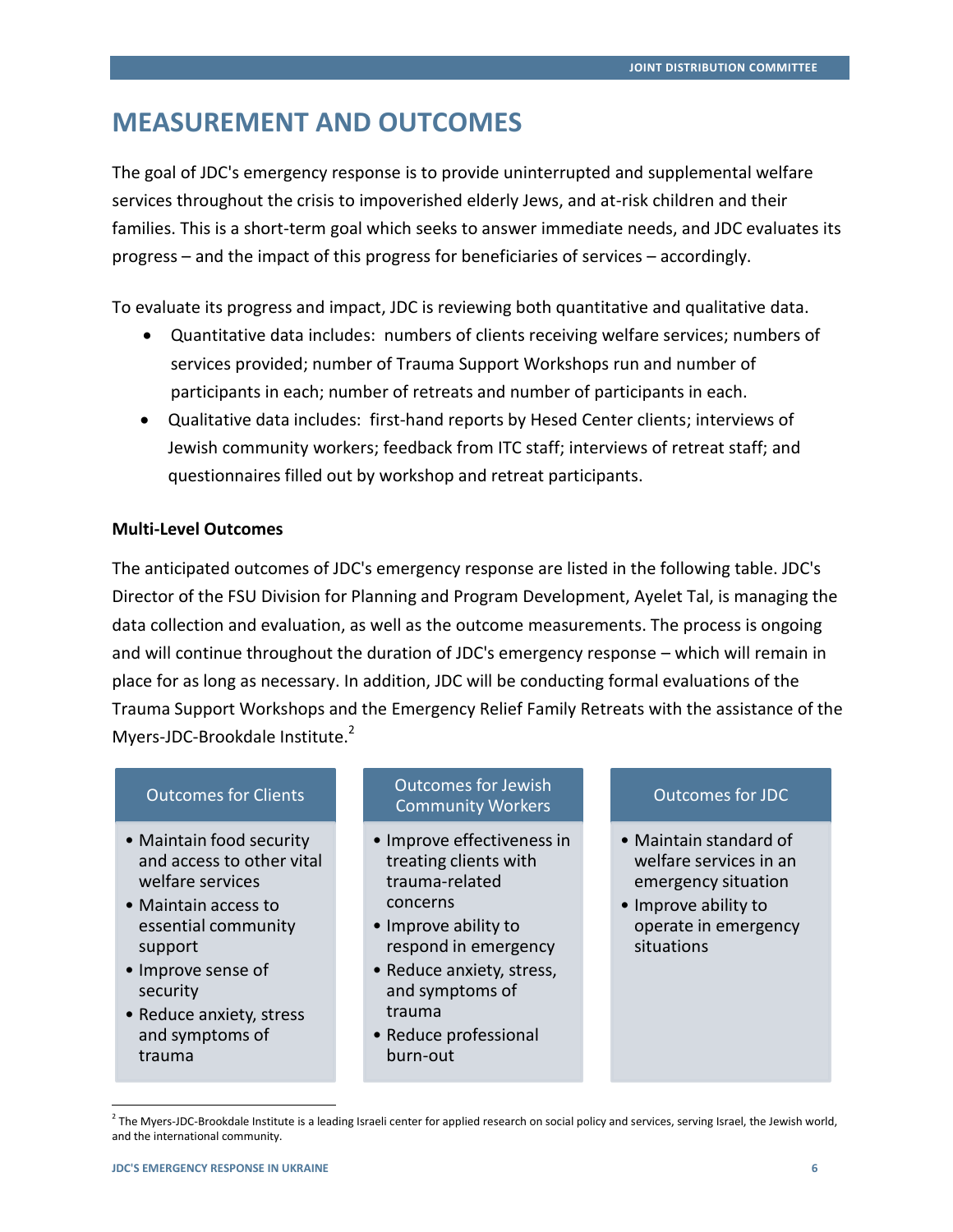### **CLIENT STORIES**



Larisa Kucherenko and her son Dima, 12, live in Slavyansk, in the Donetsk region of Eastern Ukraine. For them, the political crisis has turned their lives upside down.

Prior to the crisis, Dima's father paid child support. Shortly after the conflict erupted, he was laid off and is no longer able to provide for his son. Larisa too worked before the crisis, as a cook in a health resort. Today the resort is closed, employees have been instructed not to come in but have also not been officially dismissed, thereby barring them from registering at the state employment center. The family currently has no income outside of the support they receive from JDC.

Larisa and Dima often hear shots outside their home and see armed people walking in the streets. They are afraid to go outside. Dima has stopped going to school and Larissa is too scared to go shopping, only leaving the house when necessary. She says she feels scared and depressed, facing an insecure, frightening present and an uncertain future.

For Larisa and Dima, the supplementary emergency assistance they received from JDC in April felt like rescue. With the extra money JDC put on her bank card, Larisa braved a shopping trip and stocked up on flour, grains and canned goods. The family will also be receiving an emergency food package.

In response to this life-saving assistance, Larisa says, *"I want to express my gratitude to the people who have ensured that we receive additional support during these difficult times. We don't know what will happen tomorrow. In such unstable times, it is comforting to feel the care of people who are so far away, but close to us in spirit."*



Yelena Rakovskaya, 87, is a widow and bereaved mother who lives alone in a damp, windowless basement apartment in Odessa. Her only source of income is her monthly pension of \$96. Suffering from numerous health complications including a damaged spinal cord, heart disease and high blood pressure, Yelena has limited mobility and spends most of her time in bed. She also spends most of her time alone, since she has no living children and no relatives nearby. Grieving and depressed, her only real solace is the time she spends with her JDC-provided homecare worker.

When the crisis erupted, Yelena was struck with soul-quaking anxiety. Born in Odessa in 1926, she was 15 when the Nazi occupation began. Her family was not evacuated, and suffered under Nazi rule until the Red Army liberated the city in 1944. The current upheaval in Odessa has brought back traumatic memories, which only heighten Yelena's terrible anxiety.

Yelena's homecare worker has not missed a single hour of work throughout the emergency, and has provided comfort and calm even in the worst moments. Yelena has continued to receive essential welfare services such as food aid and medications. She also received an Emergency Food Set in April to help her weather the storm.

Yelena says, *"This package of food is a sign from my beloved Hesed that they remember me. It seems like a small thing, but it eases my worries in these frightening times."*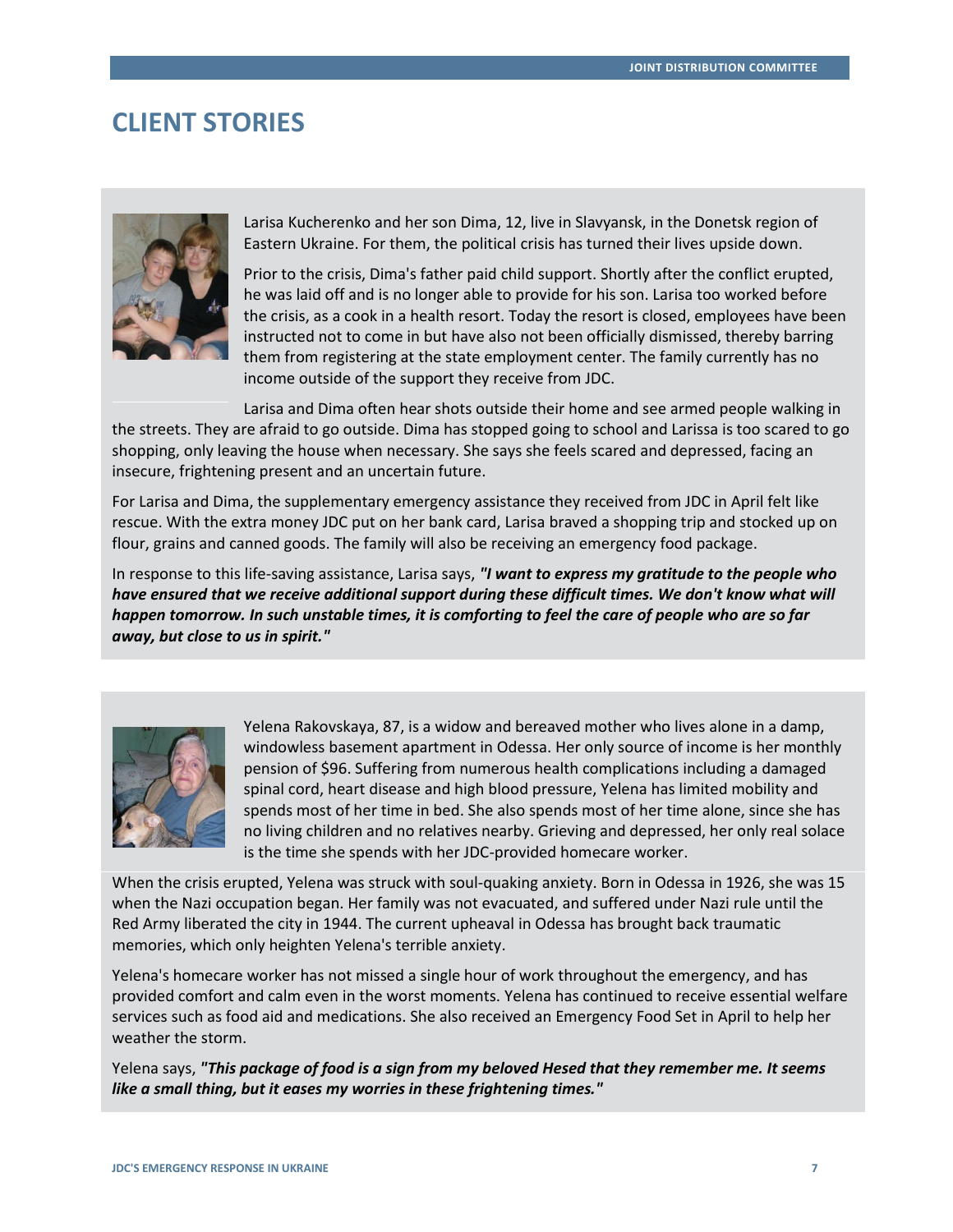

### **BUDGET**

JDC has been implementing a comprehensive welfare program for elderly and at-risk children and their families in Ukraine since the early 1990s. In 2014, the projected welfare budget for Ukraine is over \$53m. Since the onset of the crisis, additional funding has been necessary to provide urgent supplemental welfare and other services to JDC's most vulnerable clients in the following areas:

- **North-East Ukraine:** Kharkov, Sumy, Poltava, Shostka, Konotop, Mirgorod
- **Eastern Ukraine:** Dnepropetrovsk, Krivoy Rog, Zaporozhie, Kremenchug, Donetsk, Lugansk, Kramatorsk, Melitopol, Mariupol
- **Central and Western Ukraine:** Kiev, Zhitomir, Cherkassy, Chernigov, Vinnitsa, Lvov, Chernovtsky, Khmeinitski, Uzhgorod, Ivano-Frankovsk, Lutzk, Rovno
- **Odessa and Southern Ukraine/ Crimea:** Nikolaev, Kherson, Odessa, Feodosia, Kirovograd, Sevastopol, Simferopol

The table on the following page presents the allocated budget from March through May, and the utilized budget from March and April.

Please note that the crisis in Ukraine is ongoing and JDC will continue to seek support to implement supplementary emergency services as long as is necessary.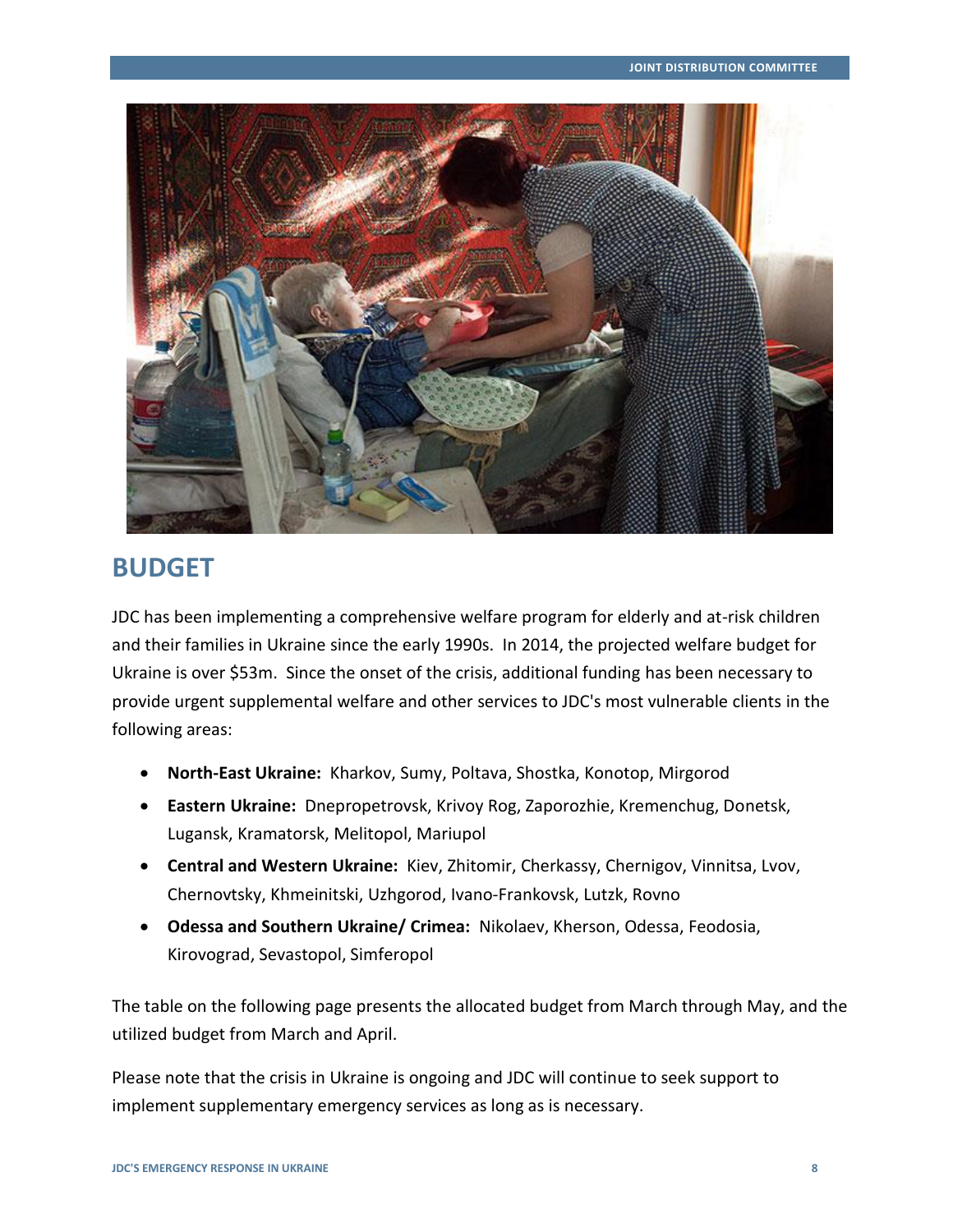| <b>Services</b>                                             | <b>North-East</b><br><b>Ukraine</b> | <b>Eastern</b><br><b>Ukraine</b> | <b>Central and</b><br>Western<br><b>Ukraine</b> | <b>Odessa and</b><br><b>Southern</b><br><b>Ukraine</b> | Allocated/<br><b>Utilized</b><br><b>Budget</b> |
|-------------------------------------------------------------|-------------------------------------|----------------------------------|-------------------------------------------------|--------------------------------------------------------|------------------------------------------------|
| <b>Material</b><br><b>Support</b>                           | \$110,744                           | \$293,050                        | \$420,321                                       | \$97,075                                               | \$921,190                                      |
| SOS                                                         | \$5,608                             | \$15,814                         | \$44,863                                        | \$22,672                                               | \$88,957                                       |
| <b>Security</b>                                             |                                     | \$2,000                          | \$11,000                                        | \$2,500                                                | \$15,500                                       |
| <b>Trauma</b><br><b>Workshops</b>                           | \$16,250                            | \$16,250                         | \$16,250                                        | \$16,250                                               | \$65,000                                       |
| <b>Emergency</b><br><b>Relief Family</b><br><b>Retreats</b> |                                     | \$15,000                         | \$15,000                                        |                                                        | \$30,000                                       |
| <b>Total</b><br><b>Allocated</b><br>*March-May              | \$132,602                           | \$342,114                        | \$507,434                                       | \$138,497                                              | \$1,120,647                                    |
| <b>Total Utilized</b><br>**March-April                      | \$115,592                           | \$198,378                        | \$406,464                                       | \$89,586                                               | \$810,020                                      |

\* Total Allocated indicates funds that have been released to the field offices to implement emergency programs.

\*\* Total Utilized indicates actual utilization of allocated funds in March and April. Data regarding the utilization of funds for May will be available at the end of June 2014.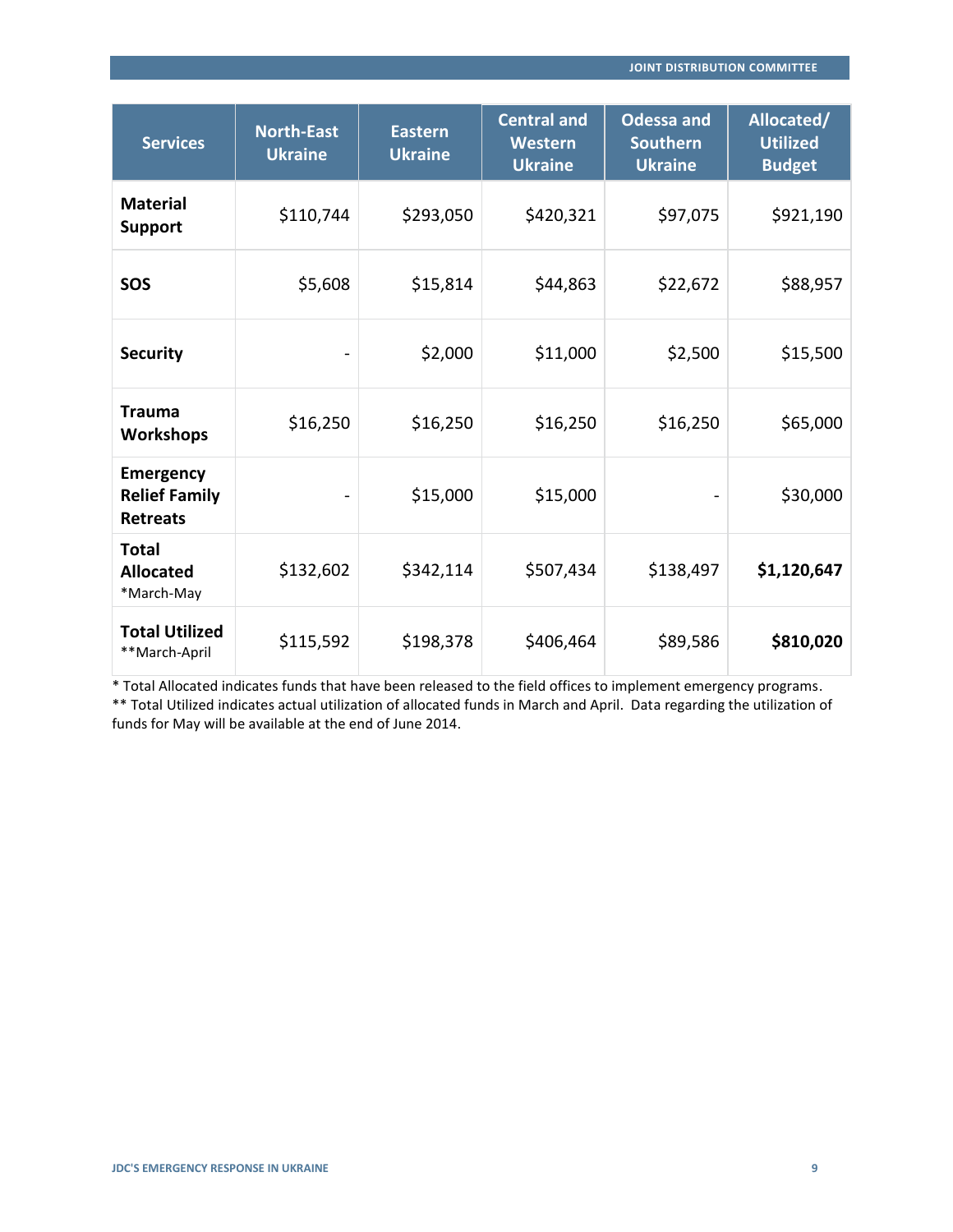

### **THANK YOU**

More than 20 years of strong Federation support for JDC's work in the former Soviet Union enabled the creation of the infrastructure required to respond to both the day-to-day needs on the ground, as well as to those that emerge in times of emergency. Deep understanding of the importance of Jewish collective responsibility, together with the Federation system's commitment to supporting this responsibility, continues to ensure that JDC can be there for Ukraine's Jews during this ongoing crisis.

With the outbreak of the current emergency in Ukraine, JDC's well-established presence in the field enabled us to act immediately to address the acute needs of distressed local Jews. Your support helped ensure the provision of essential and expanded welfare services to impoverished elderly Jews and children throughout the crisis; while also bolstering the abilities of the brave Jewish communal workers in Ukraine by providing them with tools to address the needs of their clients during these times of grave uncertainty.

### **The support from the Jewish Federation of the East Bay has been essential to JDC's response. Thank you for working together with us to ensure that the wellbeing of the most vulnerable Jews in Ukraine is not left to the mercy of fate.**